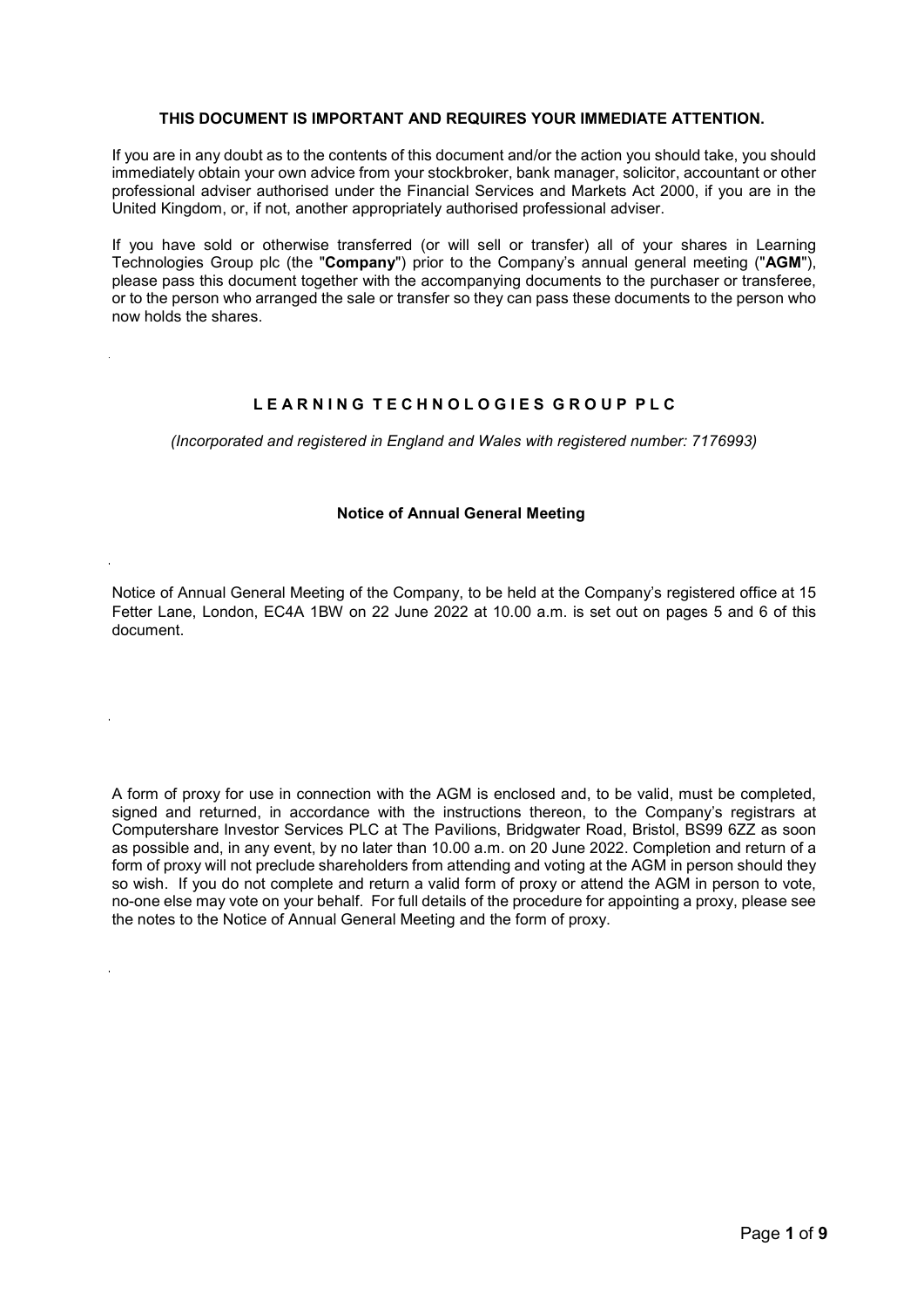# **LETTER FROM THE CHAIRMAN OF LEARNING TECHNOLOGIES GROUP PLC**

# **LEARNING TECHNOLOGIES GROUP PLC**

*(Incorporated and registered in England and Wales with registered number 7176993)*

## **Directors Registered Office**

15 Fetter Lane London EC4A 1BW Andrew Stephen Brode (Non-executive Chairman) Jonathan David Satchell (Chief Executive) Kath Kearney-Croft (Chief Financial Officer) Piers Lea (Chief Strategy Officer) Leslie-Ann Reed (Non-executive Director) Aimie Nicole Smith Chapple (Non-executive Director) Simon Boddie (Non-executive Director) **Company Secretary** Claire Bevin Walsh (General Counsel)

23 May 2022

Dear Shareholder,

#### **Annual General Meeting of Learning Technologies Group plc (the "Company")**

# **1. Introduction**

I am pleased to be writing to you with details of our Annual General Meeting ("**AGM**") which we are holding at our registered office (15 Fetter Lane, London, EC4A 1BW) on 22 June 2022 at 10.00 a.m. The formal notice of the AGM is set out on pages 5 and 6 of this document ("**Notice of AGM**").

The purpose of this letter is to provide shareholders of the Company with details of the background to, and reasons for, the resolutions to be proposed at the AGM (the "**Resolutions**"), to explain why the Directors believe that the passing of the Resolutions is in the best interests of the Company and the shareholders of the Company as a whole and to recommend that shareholders of the Company vote in favour of the Resolutions. The Resolutions to be proposed at the AGM include, amongst other things, resolutions to approve the Annual Report on Remuneration, to authorise the Directors to allot new ordinary shares in the capital of the Company and to disapply statutory pre-emption rights on the allotment of new ordinary shares in the capital of the Company.

Registered shareholders are invited to attend and vote in person at the meeting. Shareholders will also be able to join the meeting via a live webcast of the AGM if they so choose by registering through the 'GoToMeeting' platform. Registration details for the webcast will be made available to shareholders on the Company's website at https://www.ltgplc.com/news/ two days before the date of the meeting. Shareholders will need to provide their full name and shareholder reference number in order to register for the live webcast. Please note that webcast participation does not constitute formal attendance at the AGM nor will Shareholders be able to vote electronically.

We strongly encourage all shareholders to exercise their votes by either attending the meeting in person or by completing the form of proxy enclosed with this document and returning it as soon as possible to the Company's registrars, Computershare Investor Services PLC at The Pavilions, Bridgwater Road,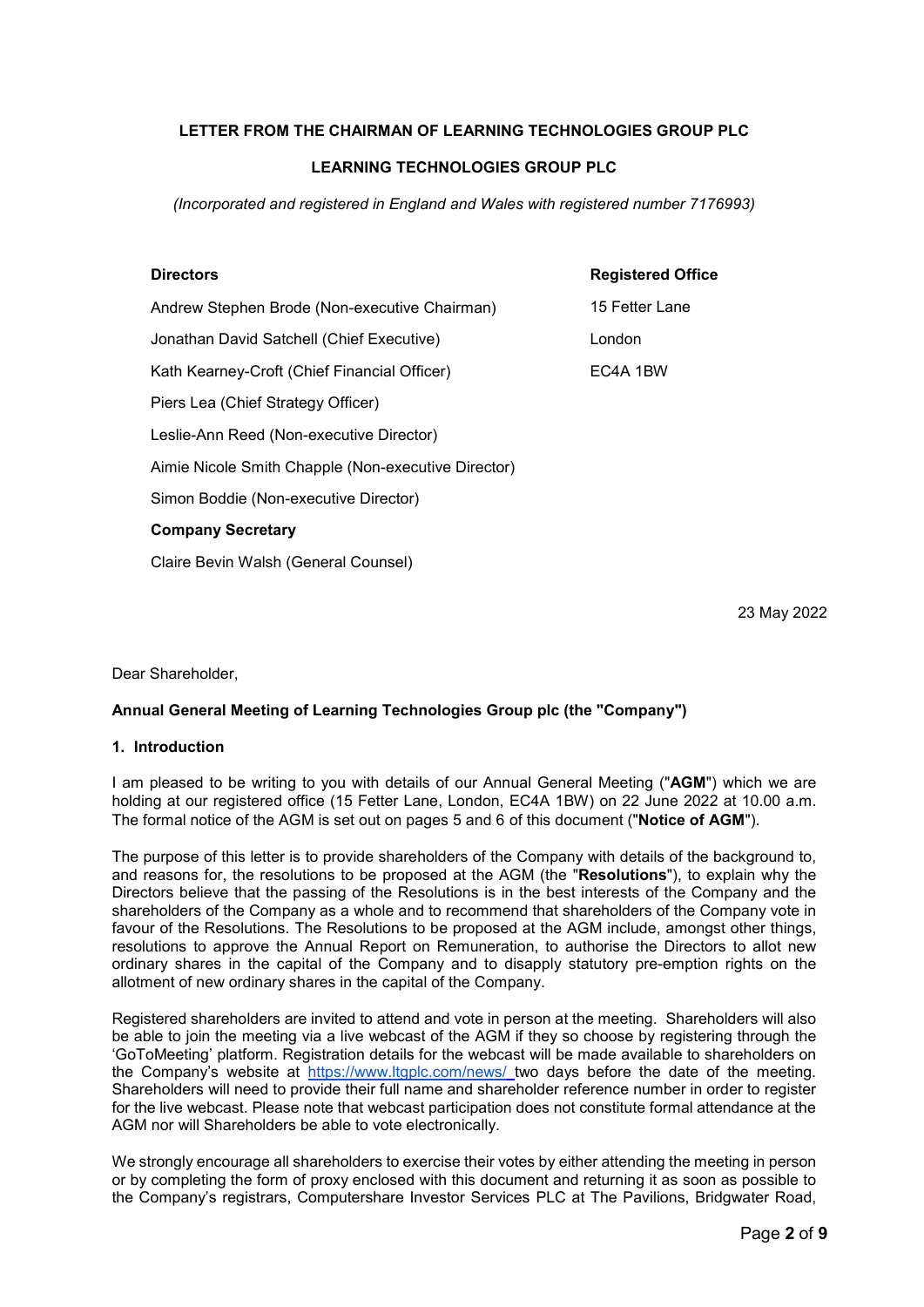Bristol, BS99 6ZZ and in any event by 10.00 a.m. on 20 June 2022.

# **2. Business to be transacted at the AGM**

Details of the Resolutions which are to be proposed at the AGM are set out below. Resolutions 1 to 13 are to be proposed as ordinary resolutions and resolution 14 is to be proposed as a special resolution.

## *Ordinary Resolution 1: Annual Report and Accounts*

In accordance with the requirements of section 437 of the Companies Act 2006, the Company will lay before the AGM the annual report and accounts of the Company in respect of the year ended 31 December 2021. Shareholders will have the opportunity to put questions on the annual report and accounts of the Company to the Directors of the Company before the resolution is proposed to the AGM.

## *Ordinary Resolution 2: Approval of declaration of a final dividend*

Final dividends must be approved by shareholders but must not exceed the amount recommended by the Directors.

If the meeting approves resolution 2, the final dividend of 0.70 pence per ordinary share in respect of the year ended 31 December 2021 will be paid on 21 July 2022 to shareholders on the register of members of the Company on 1 July 2022.

## *Ordinary Resolutions 3, 4, 5, 6, 7, 8 and 9: Re-election of Directors*

As a matter of good corporate governance, all Directors of the Company, being Simon Boddie, Andrew Stephen Brode, Aimie Nicole Smith Chapple, Kath Kearney-Croft, Piers Lea, Leslie-Ann Reed, and Jonathan David Satchell shall retire and be subject to re-election at the AGM.

Biographical details of each of these Directors are set out on page 42 of the annual report of the Company in respect of the year ended 31 December 2021.

# *Ordinary Resolution 10: Annual Report on Remuneration*

The Annual Report on Remuneration can be found on pages 49 to 54 inclusive of the Annual Report 2021. The Annual Report on Remuneration discloses how the Company's existing Directors' Remuneration Policy is implemented and sets out details of each Director's remuneration during the year under review. In accordance with the relevant regulations, this resolution is an advisory vote and the Directors' entitlement to remuneration is not conditional upon it.

#### *Ordinary Resolutions 11 and 12: Appointment of auditors*

Shareholders will be asked to confirm the re-appointment of BDO LLP as the Company's auditors and to grant authority to the Audit Committee to determine the auditors' remuneration.

#### *Ordinary Resolution 13: Grant of authority to the Directors to allot Ordinary Shares*

At last year's annual general meeting of the Company held on 26 May 2021 ("**2021 AGM**"), shareholders passed a resolution giving the Directors authority to allot ordinary shares of £0.00375 each in the capital of the Company ("**Ordinary Shares**"). That power expires following the conclusion of the AGM. Therefore the Directors propose that the relevant authority is renewed at the AGM and, accordingly, have proposed resolution 13 in the Notice of AGM to do this.

It is proposed to authorise the Directors to allot Ordinary Shares up to a maximum nominal value of £984,175.14 (representing 262,446,704 Ordinary Shares) which is equal to one-third of the Company's issued share capital (excluding treasury shares) as at 17 May 2022 (being the last practicable date prior to the publication of this document). As at the date of this document, the Directors' intention is only to make use of this authority: (a) in connection with the grant of share-based payments or options to the Directors of the Company and employees of the Company and its subsidiaries (the "**Group**"); (b) potentially for use as consideration in connection with any acquisitions of companies or businesses which the Group may wish to make; and (c) in order to raise funds through subscriptions for new shares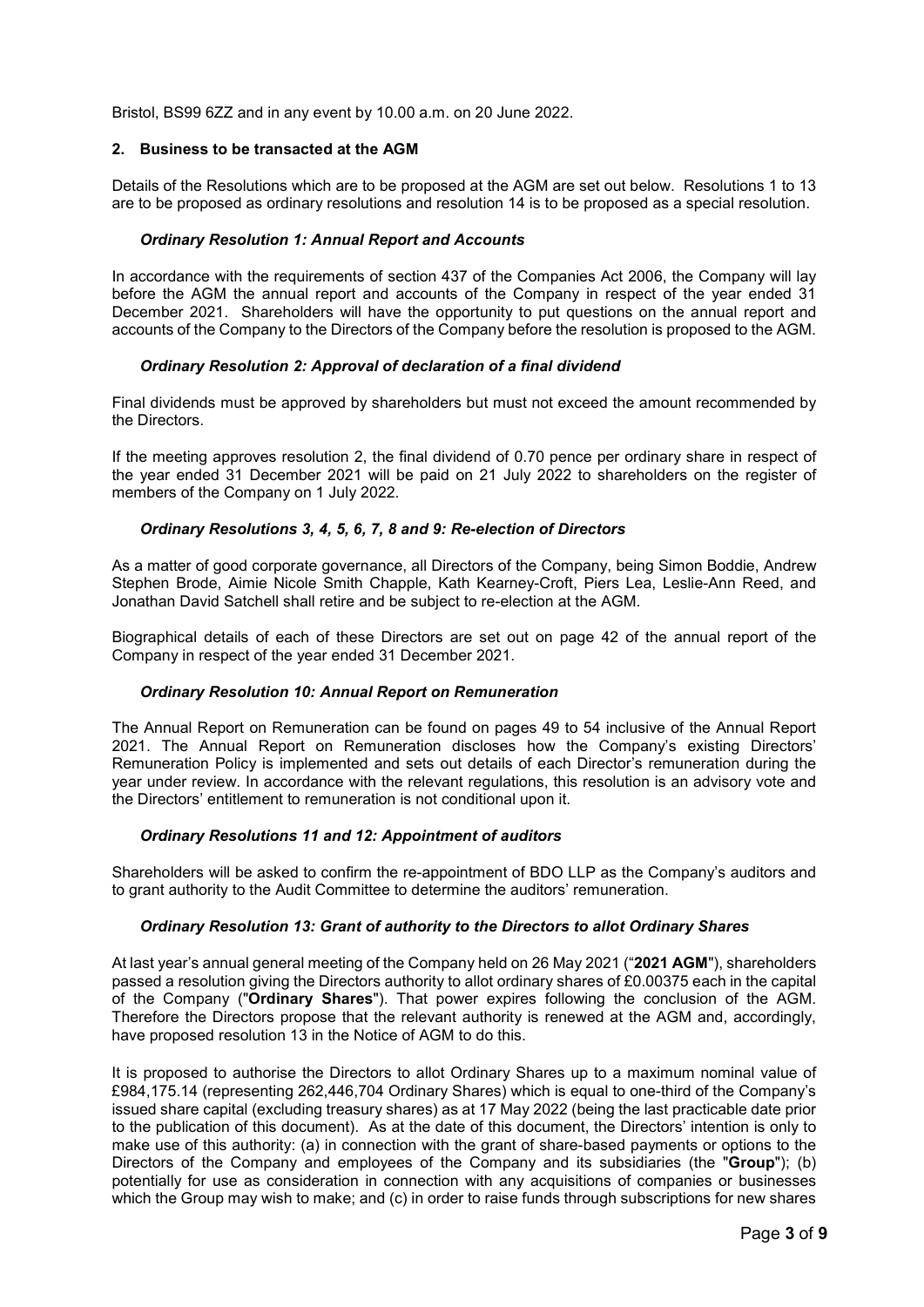in order to finance any such acquisitions or otherwise as may be necessary to satisfy the working capital requirements of the Group. This authority replaces the similar authority passed at the 2021 AGM of the Company and, if passed, will expire at the conclusion of next year's annual general meeting (or, if earlier, 15 months after the passing of the resolution).

# *Special Resolution 14: Disapplication of statutory pre-emption rights on allotment of shares*

If the Directors wish to allot unissued shares or other equity securities for cash or sell any shares which the Company may hold in treasury following a purchase of its own shares, the Companies Act 2006 requires that such shares or other equity securities are offered first to existing shareholders in proportion to their existing holdings. At the 2021 AGM, shareholders passed a special resolution granting the Directors authority to allot equity securities for cash, without first being required to offer such securities to existing shareholders by the limited disapplication of section 561 of the Companies Act 2006. That power expires following the conclusion of the AGM. Therefore, the Directors propose that the relevant authority is renewed at the AGM and, accordingly, have proposed special resolution 14 in the Notice of AGM to do this.

The authority is sought to grant the Directors authority to allot equity securities or sell treasury shares for cash up to a maximum aggregate nominal value of £295,404.17 (representing 78,774,445 Ordinary Shares and which would constitute approximately 10 percent of the issued share capital of the Company as at 17 May 2022 (being the last practicable date prior to the publication of this document) first offering the securities to existing shareholders. The total number of Ordinary Shares in issue as at 17 May 2022 was 787,340,113 (excluding shares held by an Employee Benefit Trust). The Company currently holds 404,340 shares through an Employee Benefit Trust. The proposed resolution also disapplies the statutory pre-emption provisions in connection with a rights issue and allows the Directors, in the case of a rights issue, to make arrangements in relation to fractional entitlements or other legal or practical problems which might arise.

The Directors have no immediate plans to make use of this authority other than in the same circumstances as those to which are referred to in the explanation relating to resolution 13 above. This authority replaces the similar authority passed at the 2021 AGM and, if passed, will expire at the conclusion of next year's annual general meeting (or, if earlier, 15 months after the passing of the resolution).

# **3. Action to be taken**

You are entitled to appoint one or more proxies to vote at the AGM on your behalf. You will find enclosed with this document a form of proxy for use in connection with the AGM. Whether or not you propose to attend the AGM in person, you are requested to complete and return the form of proxy as soon as possible to the Company's registrars, Computershare Investor Services PLC at The Pavilions, Bridgwater Road, Bristol, BS99 6ZZ and, in any event, so as to be received no later than 10.00 a.m. on 20 June 2022. Completion and return of a form of proxy will not stop you from attending the AGM and voting in person should you so wish.

# **4. Recommendation**

The Directors consider that all of the Resolutions to be proposed at the AGM are in the best interests of the Company and its shareholders as a whole. Accordingly, the Directors unanimously recommend that shareholders vote in favour of all of the Resolutions, as the Directors intend to do in respect of their own beneficial holdings.

Yours faithfully

**Andrew Brode, Chairman**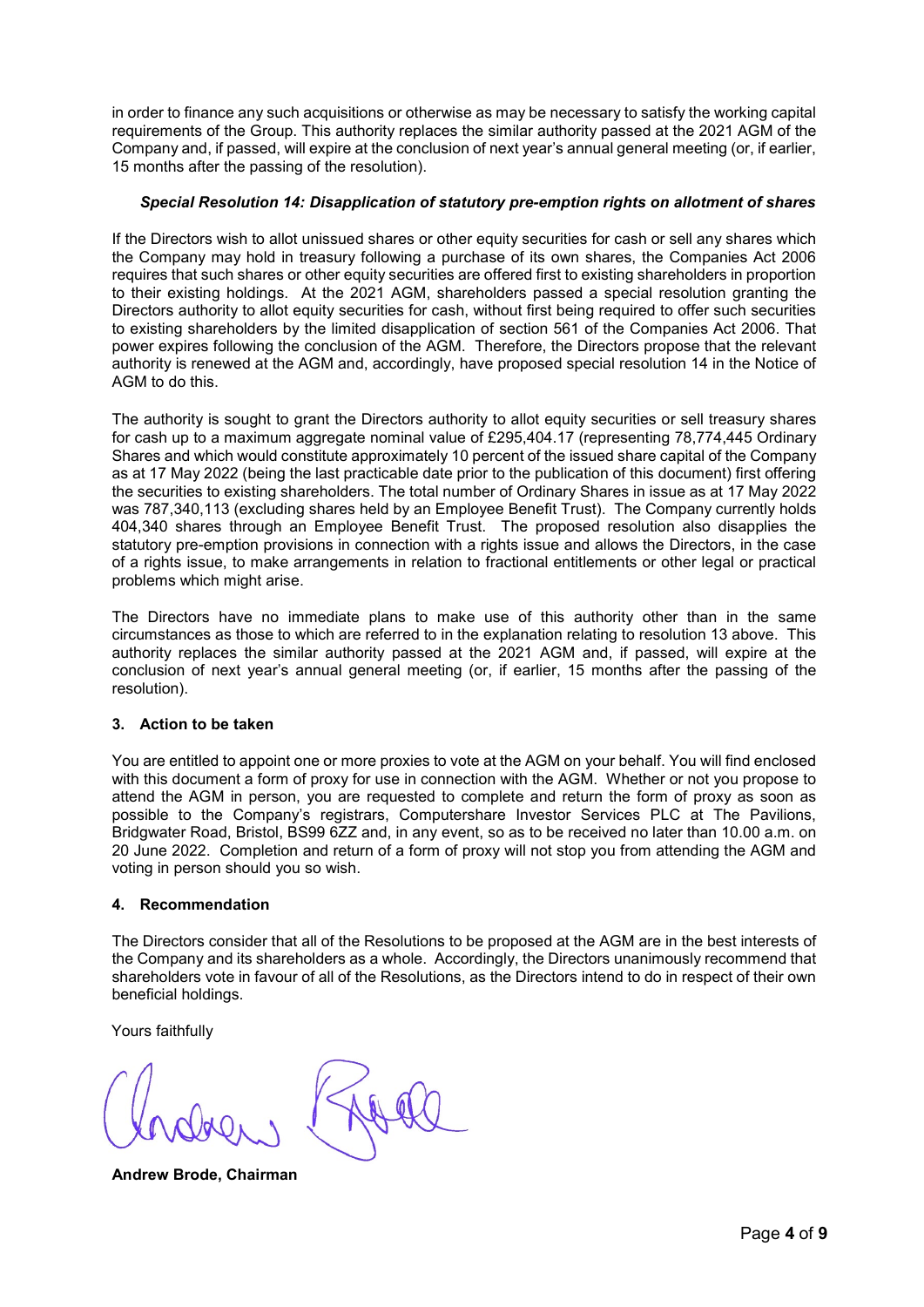# **LEARNING TECHNOLOGIES GROUP PLC**

*(Incorporated and registered in England and Wales with registered number 7176993)*

# **NOTICE OF ANNUAL GENERAL MEETING**

Notice is hereby given that the annual general meeting (the "**AGM**") of Learning Technologies Group plc (the "**Company**") will be held at the Company's registered office at 15 Fetter Lane, London, EC4A 1BW on 22 June 2022 at 10.00 a.m. for the transaction of the following business:

To consider and, if thought fit, to pass the following resolutions, numbers 1 to 13 of which will be proposed as ordinary resolutions and resolution 14 as a special resolution:

### **Ordinary Resolutions**

- 1. That the Company's annual accounts for the financial year ended 31 December 2021, together with the Directors' report and the auditors' report on those accounts, be received and adopted.
- 2. That the declaration and payment of a final dividend of 0.70 pence per ordinary share in respect of the year ended 31 December 2021 will be paid on 21 July 2022 to shareholders on the register of members of the Company on 1 July 2022.
- 3. That Simon Boddie be re-elected as a Director.
- 4. That Andrew Stephen Brode be re-elected as a Director.
- 5. That Aimie Nicole Smith Chapple be re-elected as a Director.
- 6. That Kath Kearney-Croft be re-elected as a Director.
- 7. That Piers Lea be re-elected as a Director.
- 8. That Leslie-Ann Reed be re-elected as a Director.
- 9. That Jonathan David Satchell be re-elected as a Director.
- 10. That the Annual Report on Remuneration be approved and adopted.
- 11. That BDO LLP be re-appointed as auditors to the Company.
- 12. That the Audit Committee be authorised to agree and fix the auditors' remuneration.
- 13. That, in accordance with section 551 of the Companies Act 2006 (and so that expressions used in this resolution shall, unless the context requires otherwise, bear the same meanings as in the said section 551), the Directors of the Company be generally and unconditionally authorised to allot shares in the Company or grant rights to subscribe for or to convert any security into shares in the Company ("Rights") up to a maximum aggregate nominal amount of £984,175.14 to such persons and at such times and on such terms as they think proper, provided that this authority shall, unless renewed, varied or revoked by the Company in general meeting, expire at the end of the next annual general meeting of the Company to be held after the date on which this resolution is passed or, if earlier, 15 months after the passing of this resolution, save that the Company be and is hereby authorised, before such expiry, to make any offer or agreement which would or might require shares to be allotted or Rights to be granted after the expiry of such period and the Directors of the Company may allot shares or grant Rights in pursuance of such offer or agreement notwithstanding the expiry of the authority conferred by this resolution 13.

This authority is in substitution for all previous authorities conferred on the Directors in accordance with section 551 of the Companies Act 2006 but without prejudice to any allotment of shares in the Company or the granting of Rights already made or agreed to be made pursuant to such authorities.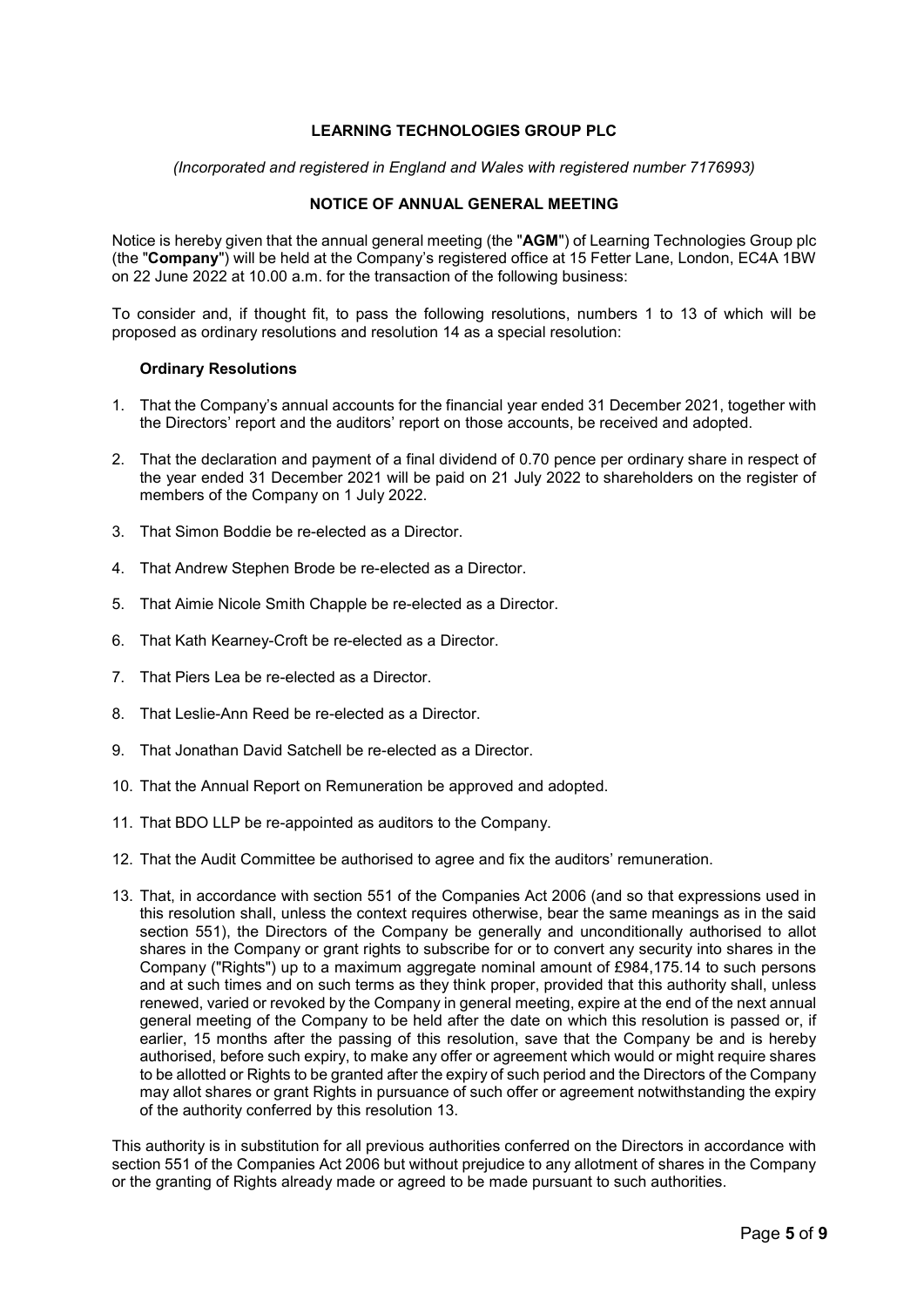# **Special Resolution**

- 14. That, subject to the passing of resolution 13 and in accordance with section 570 of the Companies Act 2006, the Directors of the Company be and are given the general power to allot equity securities (as defined in section 560 of the Companies Act 2006) for cash, either pursuant to the authority conferred by resolution 13 above or by way of a sale of treasury shares, as if section 561 of the Companies Act 2006 did not apply to any such allotment, provided that this power shall be limited to:
	- (a) the allotment of equity securities in connection with an issue or offering in favour of holders of equity securities and any other persons entitled to participate in such issue or offering (other than the Company itself in respect of any shares held by it as treasury shares) where the equity securities respectively attributable to the interests of such holders and persons are proportionate (as nearly as may be) to the respective number of equity securities held by or deemed to be held by them on the record date of such allotment, subject only to such exclusions or other arrangements as the Directors of the Company may consider necessary or expedient to deal with fractional entitlements or legal or practical problems under the laws or requirements of any recognised regulatory body or stock exchange in any territory; and
	- (b) the allotment (otherwise than pursuant to paragraph (a) of this resolution 14) of equity securities up to an aggregate nominal amount of £295,404.17.

The power granted by this resolution 14 will expire at the conclusion of the Company's next annual general meeting or, if earlier, 15 months after the passing of this resolution (unless renewed, varied or revoked by the Company in general meeting prior to or on such date) save that the Company may, before such expiry, make offers or agreements which would or might require equity securities to be allotted after such expiry and the Directors of the Company may allot equity securities in pursuance of any such offer or agreement notwithstanding that the power conferred by this resolution 14 has expired. This resolution 14 revokes and replaces all unexercised powers previously granted to the Directors of the Company to allot equity securities as if section 561 of the Companies Act 2006 did not apply but without prejudice to any allotment of equity securities already made or agreed to be made pursuant to such authorities.

Dated: 23 May 2022

By order of the Board:

 $C$ , Wa

**Claire Walsh, Company Secretary**

Registered Office:

15 Fetter Lane London EC4A 1BW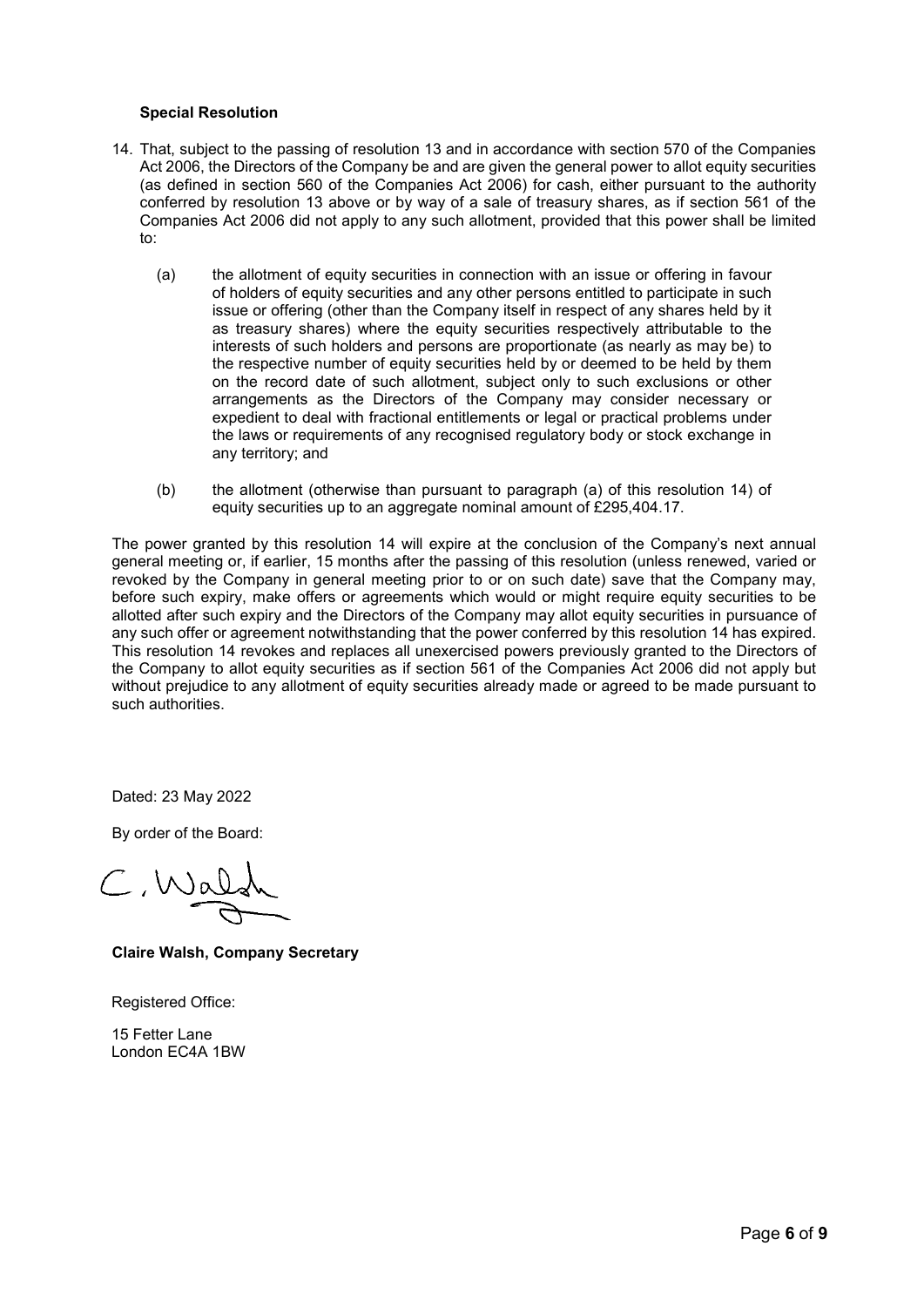# **Notes to the Notice of the AGM**

### **Entitlement to vote**

- 1. Only those shareholders registered in the Company's register of members at:
	- (a) 6:00 p.m. on 20 June 2022; or
	- (b) if this meeting is adjourned, 48 hours prior to the date of the adjourned meeting,

shall be entitled to vote on the Resolutions. Changes to the register of members after the relevant deadline shall be disregarded in determining the rights of any person to vote on the Resolutions.

# **Website giving information regarding the meeting**

2. Information regarding the meeting, including the information required by section 311A of the Companies Act 2006, can be found at the Company's website at https://www.ltgplc.com/news/.

## **Appointment of proxies**

- 3. If you are a shareholder who is entitled to vote on the Resolutions, you are entitled to appoint a proxy to exercise all or any of your rights to vote at the meeting. You can only appoint a proxy using the procedures set out in these notes and the notes to the Form of Proxy enclosed with the Notice.
- 4. A proxy does not need to be a shareholder of the Company but must attend the meeting to represent you. You may appoint more than one proxy provided each proxy is appointed to exercise rights attached to different shares. You may not appoint more than one proxy to exercise rights attached to any one share.
- 5. A vote withheld is not a vote in law, which means that the vote will not be counted in the calculation of votes for or against the resolution. If you either select the "Discretionary" option or if no voting indication is given, your proxy will vote or abstain from voting at his or her discretion. Your proxy will vote (or abstain from voting) as he or she thinks fit in relation to any other matter which is put before the meeting (including, without limitation, any resolution to adjourn the meeting or any resolution to amend a resolution proposed at the meeting).

# **Appointment of proxy by post**

6. The notes to the Form of Proxy explain how to direct your proxy to vote on each resolution or withhold their vote.

To appoint a proxy using the Form of Proxy, the form must be:

- a) completed and signed;
- b) sent or delivered by post or by hand to Computershare Investor Services PLC at the address below; and
- c) received by Computershare Investor Services PLC no later than 10.00 a.m. on 20 June 2022.

In the case of a shareholder which is a company, the Form of Proxy must be executed under its common seal or signed on its behalf by an officer of the company or an attorney for the company.

Any power of attorney, letter of representation or any other authority under which the Form of Proxy is signed (or a duly certified copy of such power of attorney, letter of representation or authority) must be included with the Form of Proxy in order for the proxy appointment to be valid.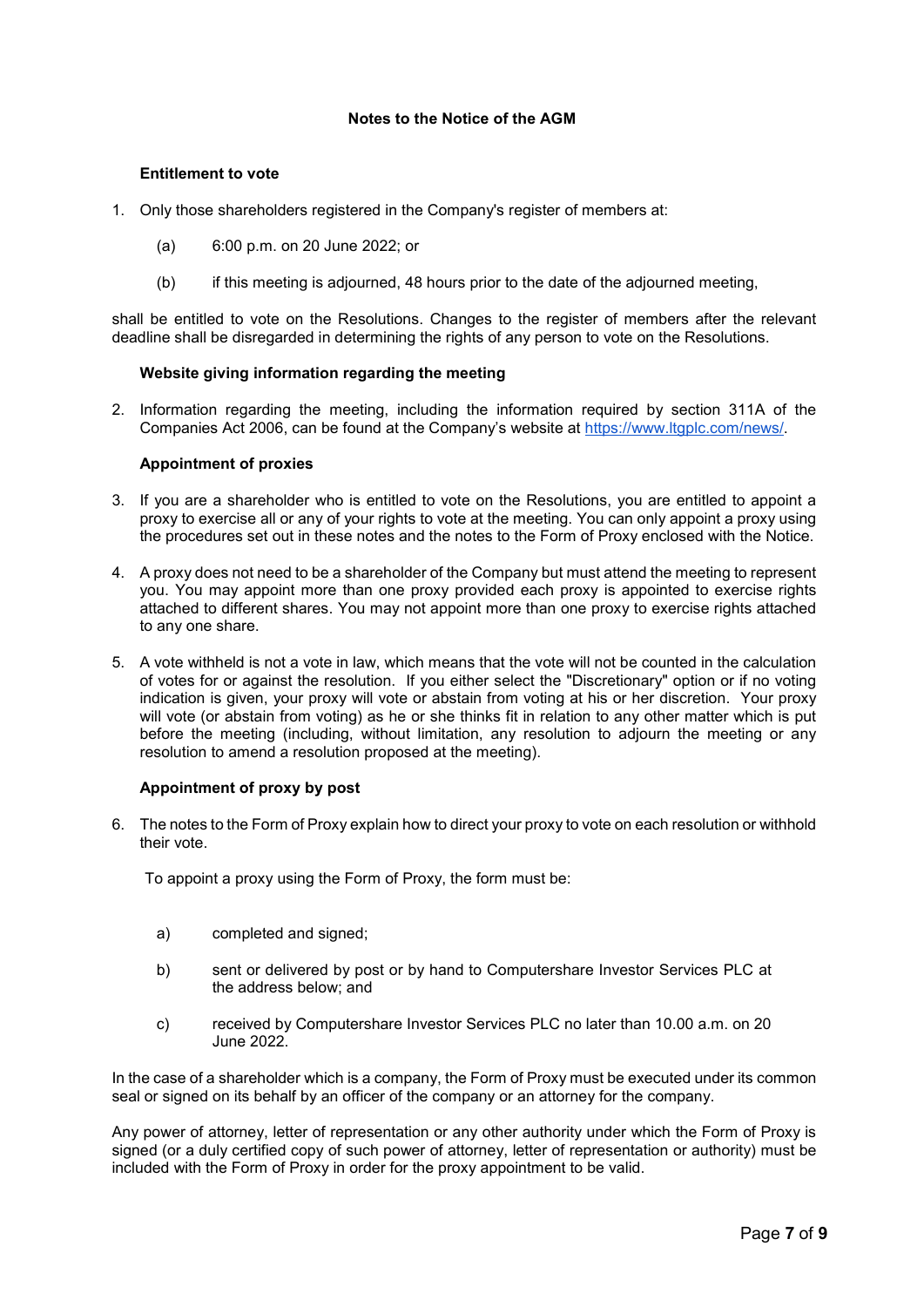If you have not received a Form of Proxy and believe that you should have one, or if you require additional Forms of Proxy, please contact Computershare Investor Services PLC at:

The Pavilions, Bridgwater Road, Bristol, BS99 6ZZ

Tel: +44 (0)370 702 0000

### **Appointment of proxy by joint members**

7. In the case of joint holders, where more than one of the joint holders completes a proxy appointment, only the appointment submitted by the most senior holder will be accepted. Seniority is determined by the order in which the names of the joint holders appear in the Company's register of members in respect of the joint holding (the first-named being the most senior).

#### **Changing proxy instructions**

8. Shareholders may change proxy instructions by submitting a new proxy appointment using the methods set out above. Note that the cut-off time for receipt of proxy appointments (see above) also applies in relation to amended instructions; any amended proxy appointment received after the cutoff time will be disregarded.

Where you have appointed a proxy using the hard-copy proxy form and would like to change the instructions using another hard-copy proxy form, please contact Computershare Investor Services PLC (for details of which, see note 6).

If you submit more than one valid proxy appointment, the appointment received last before the latest time for the receipt of proxies will take precedence.

## **Termination of proxy appointments**

9. A shareholder may change a proxy instruction but to do so you will need to inform the Company in writing by sending a signed hard copy notice clearly stating your intention to revoke your proxy appointment to Computershare Investor Services PLC.

In the case of a shareholder which is a company, the revocation notice must be executed under its common seal or signed on its behalf by an officer of the company or an attorney for the company. Any power of attorney or any other authority under which the revocation notice is signed (or a duly certified copy of such power or authority) must be included with the revocation notice.

In either case, the revocation notice must be received no later than 10.00 a.m. on 20 June 2022.

If you attempt to revoke your proxy appointment but the revocation is received after the time specified, your original proxy appointment will remain valid.

#### **Corporate representatives**

10. A corporation which is a shareholder can appoint one or more corporate representatives who may exercise, on its behalf, all its powers as a member provided that no more than one corporate representative exercises powers over the same share.

### **Issued shares and total voting rights**

11. As at 17 May 2022 (being the latest practicable date prior to publication of this Notice), the Company's issued share capital comprised 787,744,453 ordinary shares of £0.00375 each, carrying one vote each. LTG holds 404,340 shares in an Employee Benefit Trust, in respect of which it cannot exercise any votes. Therefore, the total number of voting rights in the Company as at 17 May 2022 (being the latest practicable date prior to publication of this Notice) is 787,340,113.

The website referred to in note 2 will include information on the number of shares and voting rights.